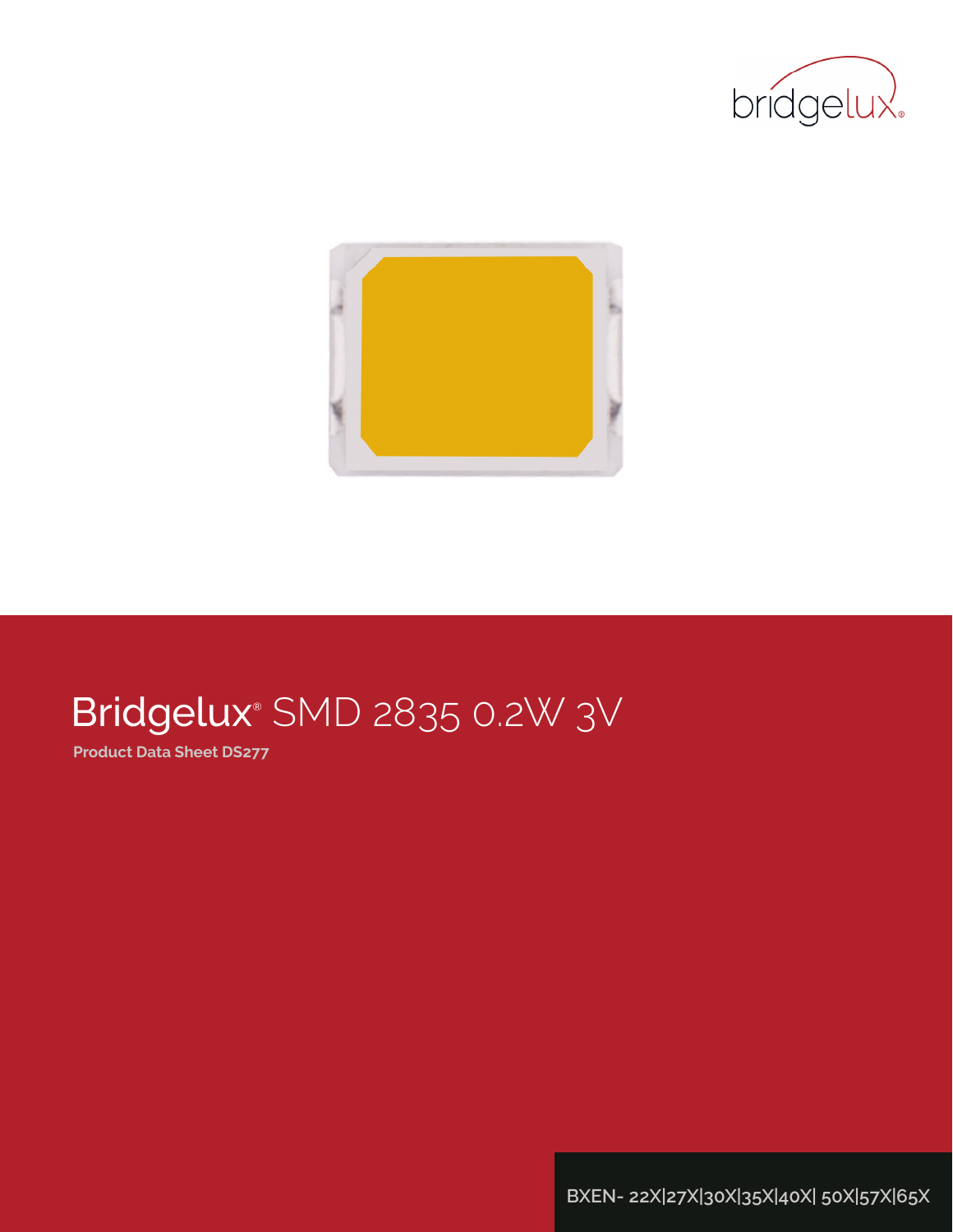# 2835  $\overline{\bigcap}$ JINS



### Introduction

The Bridgelux SMD 2835 low power LED is cold-color targeted, which ensures that the LEDs fall within their specified color bin at the typical application conditions of 25°C. With its broad lumen coverage and wide range of CCT options, the SMD 2835 provides unparalleled design-in flexibility for indoor and outdoor lighting applications. The SMD 2835 is ideal as a drop-in replacement for emitters with an industry standard 2.8mm x 3.5mm footprint. • Manuscript<br>
• Manuscript<br>
• Manuscript<br>
• Design X 3.5mm for<br>
• Design and Constant<br>
• Constant With e<br>
• Compliant with e<br>
• Design flexibility<br>
• Design flexibility<br>
• Design flexibility

#### **Features**

- Industry-standard 2835 footprint
- 5 bin color control
- Cold-color targeting ensures that color is within the ANSI bin at the typical application conditions of 25°C
- Enables 3- and 5-step MacAdam ellipse custom binning kits
- RoHS compliant and lead free
- Multiple CCT configurations for a wide range of lighting applications

#### **Benefits**

- Lower operating and manufacturing cost
- Ease of design and rapid go-to-market
- Uniform, consistent white light
- Reliable and constant white point
- Compliant with environmental standards
- · Design flexibility

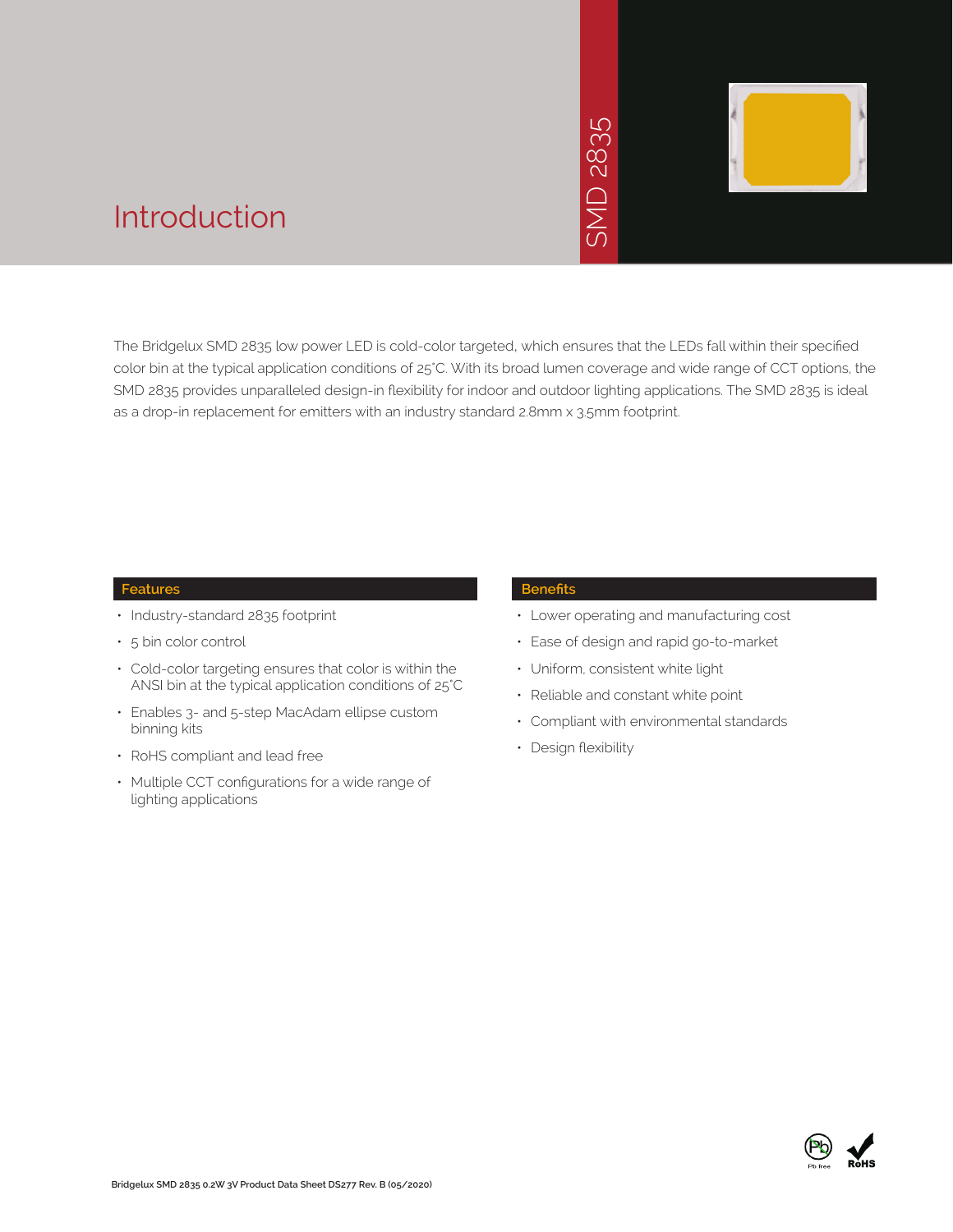### **Contents**

| Product Feature Map               | $\overline{c}$ |
|-----------------------------------|----------------|
| Product Nomenclature              | $\overline{c}$ |
| <b>Product Test Conditions</b>    | $\overline{c}$ |
| <b>Product Selection Guide</b>    | 3              |
| <b>Electrical Characteristics</b> | $\overline{4}$ |
| Absolute Maximum Ratings          | 5              |
| <b>Product Bin Definitions</b>    | 6              |
| Performance Curves                | 9              |
| <b>Typical Radiation Pattern</b>  | 12             |
| Typical Color Spectrum            | 13             |
| <b>Mechanical Dimensions</b>      | 14             |
| Reliability                       | 15             |
| <b>Reflow Characteristics</b>     | 16             |
| Packaging                         | 17             |
| Design Resources                  | 19             |
| Precautions                       | 19             |
| <b>Disclaimers</b>                | 19             |
| About Bridgelux                   | 20             |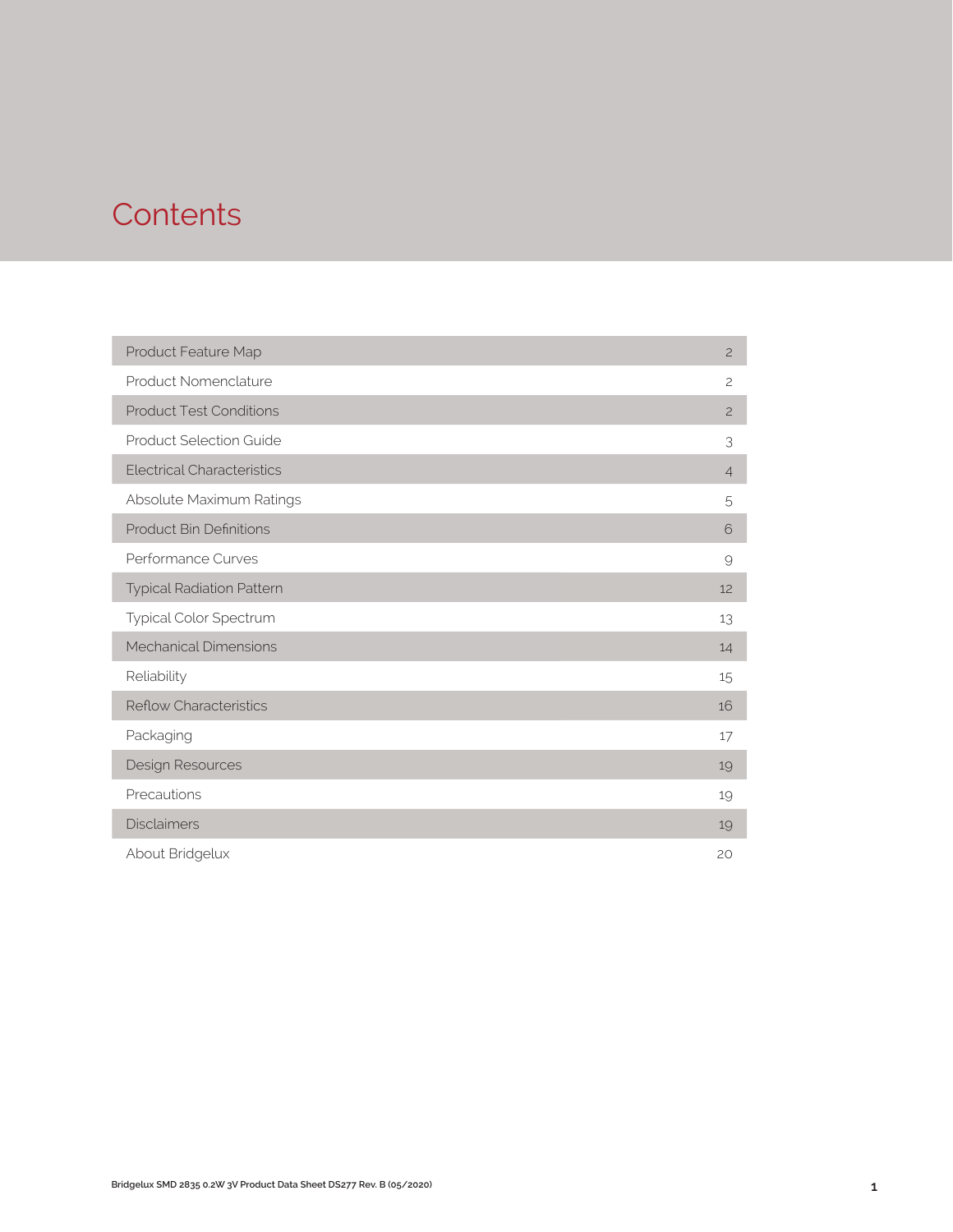### Product Feature Map

Bridgelux SMD LED products come in industry standard package sizes and follow ANSI binning standards. These LEDs are optimized for cost and performance, helping to ensure highly competitive system lumen per dollar performance while addressing the stringent efficacy and reliability standards required for modern lighting applications.





#### **Product Test Conditions**

Bridgelux SMD 2835 LEDs are tested and binned with a 10ms pulse of 60mA at T<sub>j</sub> (junction temperature)=T<sub>sp</sub> (solder point temperature) =25°C. Forward voltage and luminous flux are binned at a T<sub>j</sub>-T<sub>sp</sub>=25°C.while color is cold targeted at a T<sub>sp</sub> of 25°C.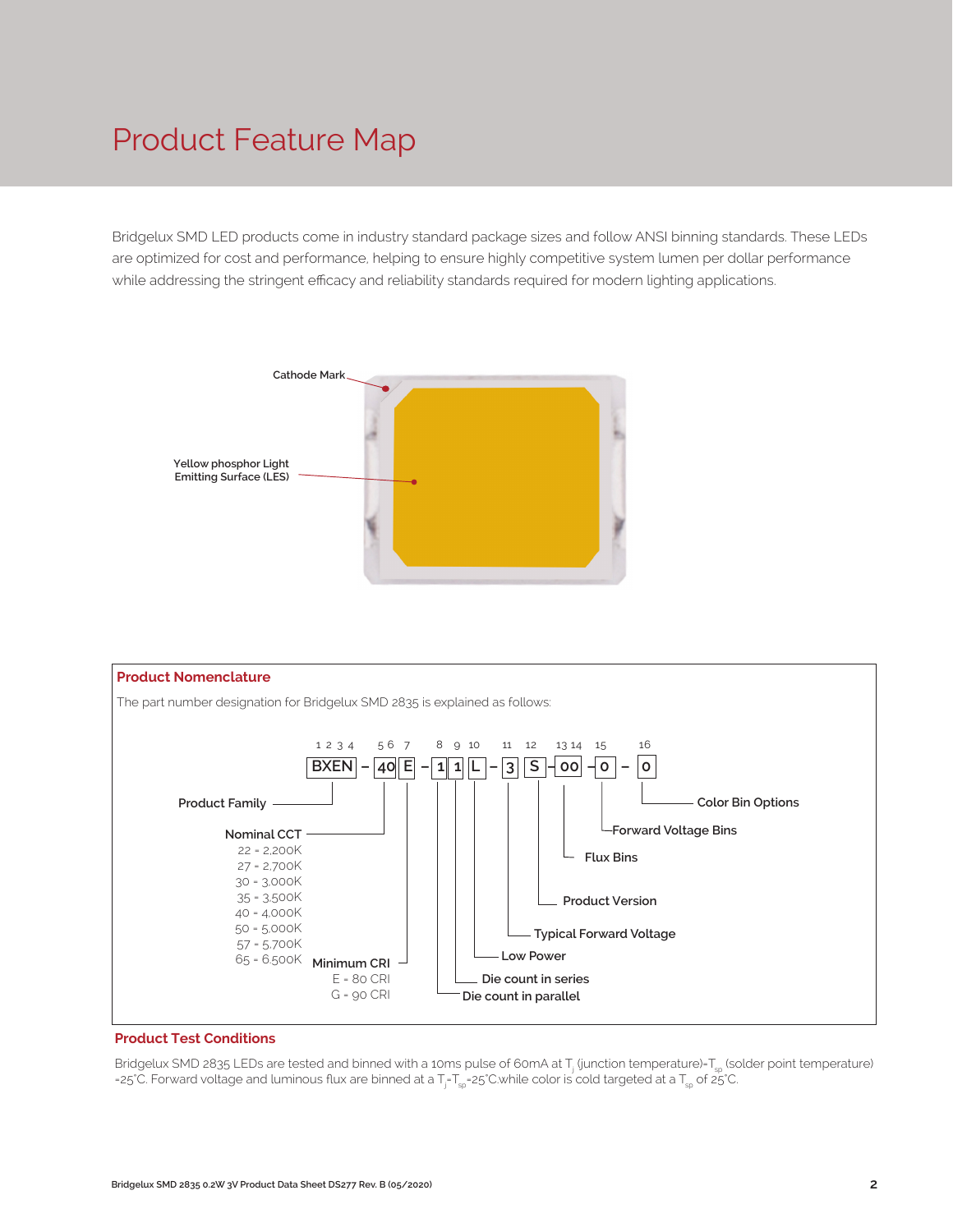### Product Selection Guide

The following product configurations are available:

| Part Number <sup>1,6</sup> | Nominal CCT <sup>2</sup><br>(K) | CRI3.5 | <b>Nominal</b><br><b>Drive Current</b> |      | Forward Voltage <sup>4.5</sup><br>(V) |      | <b>Typical Pulsed</b><br>Flux (lm)4.5 | <b>Typical Power</b><br>(W) | <b>Typical Efficacy</b><br>(lm/W) |  |
|----------------------------|---------------------------------|--------|----------------------------------------|------|---------------------------------------|------|---------------------------------------|-----------------------------|-----------------------------------|--|
|                            |                                 |        | (mA)                                   | Min  | <b>Typical</b><br>Max                 |      |                                       |                             |                                   |  |
| BXEN-22E-11L-3S-00-0-0     | 2200                            | 80     | 60                                     | 2.80 | 2.95                                  | 3.30 | 21.0                                  | 0.2                         | 119                               |  |
| BXEN-22G-11L-3S-00-0-0     | 2200                            | 90     | 60                                     | 2.80 | 2.95                                  | 3.30 | 19.0                                  | 0.2                         | 107                               |  |
| BXEN-27E-11L-3S-00-0-0     | 2700                            | 80     | 60                                     | 2.80 | 2.95                                  | 3.30 | 25.0                                  | 0.2                         | 141                               |  |
| BXEN-27G-11L-3S-00-0-0     | 2700                            | 90     | 60                                     | 2.80 | 2.95                                  | 3.30 | 21.0                                  | 0.2                         | 119                               |  |
| BXEN-30E-11L-3S-00-0-0     | 3000                            | 80     | 60                                     | 2.80 | 2.95                                  | 3.30 | 25.5                                  | 0.2                         | 142                               |  |
| BXEN-30G-11L-3S-00-0-0     | 3000                            | 90     | 60                                     | 2.80 | 2.95                                  | 3.30 | 22.0                                  | 0.2                         | 124                               |  |
| BXEN-35E-11L-3S-00-0-0     | 3500                            | 80     | 60                                     | 2.80 | 2.95                                  | 3.30 | 26.0                                  | 0.2                         | 147                               |  |
| BXEN-35G-11L-3S-00-0-0     | 3500                            | 90     | 60                                     | 2.80 | 2.95                                  | 3.30 | 22.0                                  | 0.2                         | 124                               |  |
| BXEN-40E-11L-3S-00-0-0     | 4000                            | 80     | 60                                     | 2.80 | 2.95                                  | 3.30 | 27.0                                  | 0.2                         | 153                               |  |
| BXEN-40G-11L-3S-00-0-0     | 4000                            | 90     | 60                                     | 2.80 | 2.95                                  | 3.30 | 23.0                                  | 0.2                         | 131                               |  |
| BXEN-50E-11L-3S-00-0-0     | 5000                            | 80     | 60                                     | 2.80 | 2.95                                  | 3.30 | 27.0                                  | 0.2                         | 153                               |  |
| BXEN-50G-11L-3S-00-0-0     | 5000                            | 90     | 60                                     | 2.80 | 2.95                                  | 3.30 | 23.0                                  | 0.2                         | 131                               |  |
| BXEN-57E-11L-3S-00-0-0     | 5700                            | 80     | 60                                     | 2.80 | 2.95                                  | 3.30 | 27.0                                  | 0.2                         | 153                               |  |
| BXEN-57G-11L-3S-00-0-0     | 5700                            | 90     | 60                                     | 2.80 | 2.95                                  | 3.30 | 23.0                                  | 0.2                         | 131                               |  |
| BXEN-65E-11L-3S-00-0-0     | 6500                            | 80     | 60                                     | 2.80 | 2.95                                  | 3.30 | 27.0                                  | 0.2                         | 153                               |  |
| BXEN-65G-11L-3S-00-0-0     | 6500                            | 90     | 60                                     | 2.80 | 2.95                                  | 3.30 | 23.0                                  | 0.2                         | 131                               |  |

### **Table 1:** Selection Guide, Pulsed Measurement Data at 60mA (T<sub>j</sub>=T<sub>sp</sub>=25°C)

**Table 2:** Selection Guide, Pulsed Test Performance (T<sub>sp</sub> = 85°C)<sup>7,8</sup>

| Part Number <sup>1,6</sup>  | Nominal CCT <sup>2</sup><br>(K) | CRI3.5 | <b>Nominal Drive</b><br><b>Current</b> |      | Forward Voltage <sup>5</sup><br>(V) |            | <b>Typical Pulsed</b>  | <b>Typical Power</b> | <b>Typical Efficacy</b><br>(lm/W) |  |
|-----------------------------|---------------------------------|--------|----------------------------------------|------|-------------------------------------|------------|------------------------|----------------------|-----------------------------------|--|
|                             |                                 |        | (mA)                                   | Min  | <b>Typical</b>                      | <b>Max</b> | Flux (lm) <sup>5</sup> | (W)                  |                                   |  |
| BXEN-22E-11L-3S-00-0-0      | 2200                            | 80     | 60                                     | 2.71 | 2.88                                | 3.21       | 18.4                   | 0.2                  | 107                               |  |
| BXEN-22G-11L-3S-00-0-0      | 2200                            | 90     | 60                                     | 2.71 | 2.88                                | 3.21       | 16.6                   | 0.2                  | 97                                |  |
| BXEN-27E-11L-3S-00-0-0      | 2700                            | 80     | 60                                     | 2.71 | 2.88                                | 3.21       | 21.9                   | 0.2                  | 127                               |  |
| BXEN-27G-11L-3S-00-0-0      | 2700                            | 90     | 60                                     | 2.71 | 2.88                                | 3.21       | 18.4                   | 0.2                  | 107                               |  |
| BXEN-30E-11L-3S-00-0-0      | 3000                            | 80     | 60                                     | 2.71 | 2.88                                | 3.21       | 22.8                   | 0.2                  | 129                               |  |
| BXEN-30G-11L-3S-00-0-0      | 3000                            | 90     | 60                                     | 2.71 | 2.88                                | 3.21       | 19.2                   | 0.2                  | 112                               |  |
| BXEN-35E-11L-3S-00-0-0      | 3500                            | 80     | 60                                     | 2.71 | 2.88                                | 3.21       | 22.7                   | 0.2                  | 133                               |  |
| BXEN-35G-11L-3S-00-0-0      | 3500                            | 90     | 60                                     | 2.71 | 2.88                                | 3.21       | 19.2                   | 0.2                  | 112                               |  |
| BXEN-40E-11L-3S-00-0-0      | 4000                            | 80     | 60                                     | 2.71 | 2.88                                | 3.21       | 24.0                   | 0.2                  | 139                               |  |
| BXEN-40G-11L-3S-00-0-0      | 4000                            | 90     | 60                                     | 2.71 | 2.88                                | 3.21       | 20.6                   | 0.2                  | 117                               |  |
| BXEN-50E-11L-3S-00-0-0      | 5000                            | 80     | 60                                     | 2.71 | 2.88                                | 3.21       | 24.0                   | 0.2                  | 139                               |  |
| BXEN-50G-11L-3S-00-0-0      | 5000                            | 90     | 60                                     | 2.71 | 2.88                                | 3.21       | 20.6                   | 0.2                  | 117                               |  |
| BXEN-57E-11L-3S-00-0-0      | 5700                            | 80     | 60                                     | 2.71 | 2.88                                | 3.21       | 24.0                   | 0.2                  | 139                               |  |
| BXEN-57G-11L-3S-00-0-0      | 5700                            | 90     | 60                                     | 2.71 | 2.88                                | 3.21       | 20.6                   | 0.2                  | 117                               |  |
| BXEN-65E-11L-3S-00-0-0      | 6500                            | 80     | 60                                     | 2.71 | 2.88                                | 3.21       | 24.0                   | 0.2                  | 139                               |  |
| BXEN-65G-11L-3S-00-0-0<br>. | 6500                            | 90     | 60                                     | 2.71 | 2.88                                | 3.21       | 20.6                   | 0.2                  | 117                               |  |

Notes for Tables 1 & 2:

1. The last 6 characters (including hyphens '-') refer to flux bins, forward voltage bins, and color bin options, respectively. "00-0-0" denotes the full distribution of flux, forward voltage, and 5 SDCM color.

 Example: BXEN-40E-11L-3S-00-0-0 refers to the full distribution of flux, forward voltage, and color within a 4000K 5-step ANSI standard chromaticity region with a minimum of 80CRI, 1x1 die configuration, low power, 2.95V typical forward voltage.

- 2. Product CCT is cold targeted at Tsp = 25°C. Nominal CCT as defined by ANSI C78.377-2011.
- 3. Listed CRIs are minimum values and include test tolerance.
- 4. Products tested under pulsed condition (10ms pulse width) at nominal drive current where Tj=Tsp=25°C.
- 5. Bridgelux maintains a ±7.5% tolerance on luminous flux measurements, ±0.1V tolerance on forward voltage measurements, and ±2 tolerance on CRI measurements for the SMD 2835.
- 6. Refer to Table 5 and Table 6 for Bridgelux SMD 2835 Luminous Flux Binning and Forward Voltage Binning information.
- 7. Typical pulsed test performance values are provided as reference only and are not a guarantee of performance.
- 8. Typical performance is estimated based on operation under pulsed current with LED emitter mounted onto a heat sink with thermal interface material and the solder point temperature maintained at 85°C. Based on Bridgelux test setup, values may vary depending on the thermal design of the luminaire and/or the exposed environment to which the product is subjected.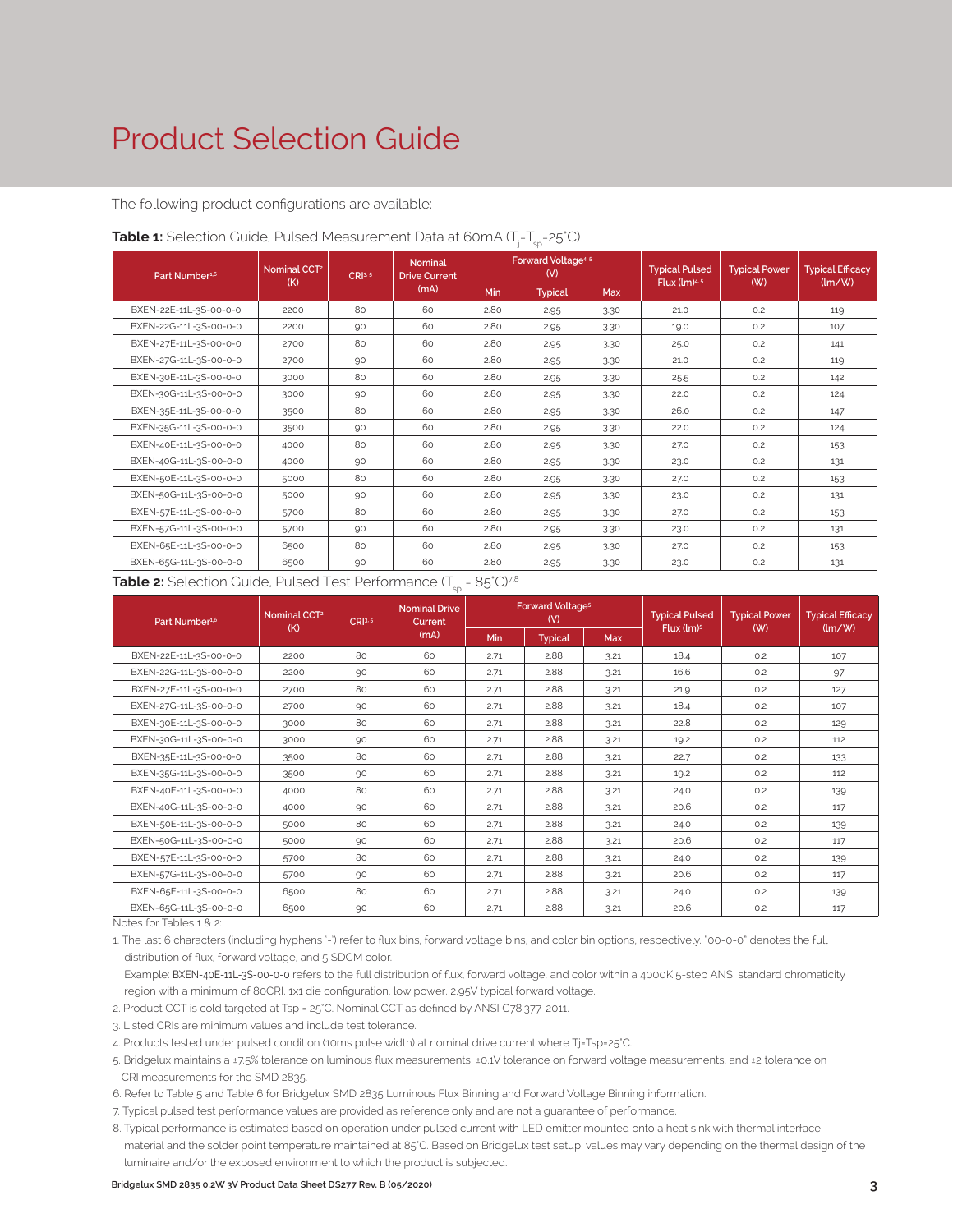# Electrical Characteristics

#### **Table 3: Electrical Characteristics**

|                          | <b>Drive Current</b> | <b>Forward Voltage</b><br>$(V)^{2,3}$ |                |                |                                                             | <b>Typical</b><br><b>Thermal</b><br><b>Resistance</b>                |  |
|--------------------------|----------------------|---------------------------------------|----------------|----------------|-------------------------------------------------------------|----------------------------------------------------------------------|--|
| Part Number <sup>1</sup> | (mA)                 | <b>Minimum</b>                        | <b>Typical</b> | <b>Maximum</b> | of Forward<br>Voltage<br>$\Delta V \sim \Delta T$<br>(mV/C) | <b>Junction</b><br>to Solder Point <sup>4</sup><br>$R_{j-sp}$ (°C/W) |  |
| BXEN-XXX-11L-3S-00-0-0   | 60                   | 2.80                                  | 2.95           | 3.30           | $-1.11$                                                     | 47.5                                                                 |  |

Notes for Tables 3:

1. The last 6 characters (including hyphens '-') refer to flux bins, forward voltage bins, and color bin options, respectively. "00-0-0" denotes the full distribution of flux, forward voltage, and 5 SDCM color.

 Example: BXEN-40E-11L-3S-00-0-0 refers to the full distribution of flux, forward voltage, and color within a 4000K 5-step ANSI standard chromaticity region with a minimum of 80CRI, 1x1 die configuration, low power, 2.95V typical forward voltage.

2. Bridgelux maintains a tolerance of ± 0.1V on forward voltage measurements. Voltage minimum and maximum values at the nominal drive current are guaranteed by 100% test.

3. Products tested under pulsed condition (10ms pulse width) at nominal drive current where Tsp = 25°C.

4. Thermal resistance value was calculated using total electrical input power; optical power was not subtracted from input power.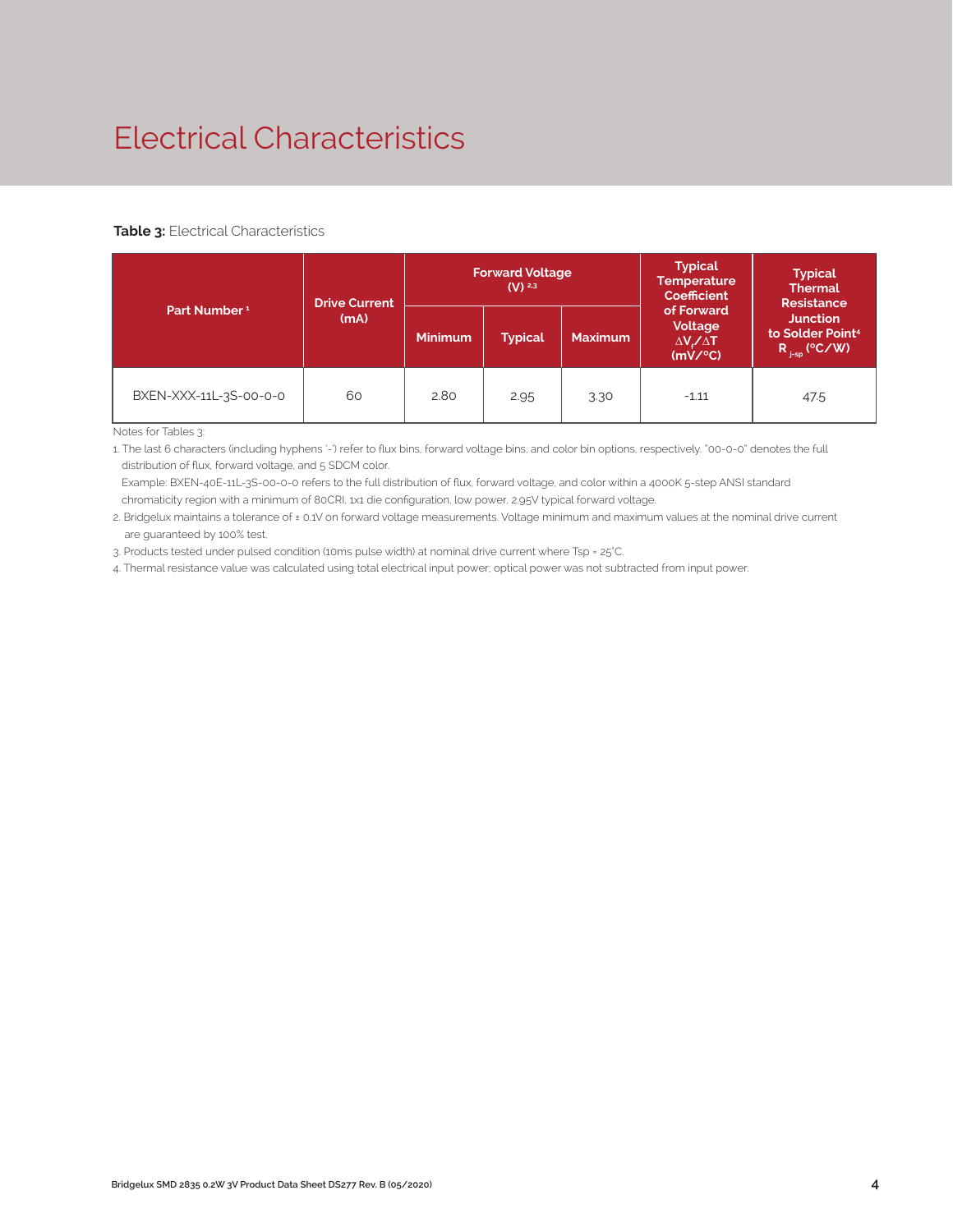# Absolute Maximum Ratings

### **Table 4:** Maximum Ratings

| Parameter                                             | Maximum Rating                                  |
|-------------------------------------------------------|-------------------------------------------------|
| LED Junction Temperature $(T_i)$                      | $125^{\circ}$ C                                 |
| Storage Temperature                                   | $-40^{\circ}$ C to $+105^{\circ}$ C             |
| Operating Solder Point Temperature (T <sub>Sp</sub> ) | $-40^{\circ}$ C to $+85^{\circ}$ C              |
| <b>Soldering Temperature</b>                          | 260°C or lower for a maximum of 10 seconds      |
| Maximum Drive Current                                 | 80 <sub>m</sub> A                               |
| Maximum Peak Pulsed Forward Current <sup>1</sup>      | 160 <sub>m</sub> A                              |
| Maximum Reverse Voltage <sup>2</sup>                  |                                                 |
| Moisture Sensitivity Rating                           | MSL <sub>3</sub>                                |
| Electrostatic Discharge                               | 2kV HBM. JEDEC-JS-001-HBM and JEDEC-JS-001-2012 |

Notes for Tables 4:

1. Bridgelux recommends a maximum duty cycle of 10% and pulse width of 10 ms when operating LED SMD at maximum peak pulsed current specified. Maximum peak pulsed current indicate values where LED SMD can be driven without catastrophic failures.

2. Light emitting diodes are not designed to be driven in reverse voltage and will not produce light under this condition. no rating is provided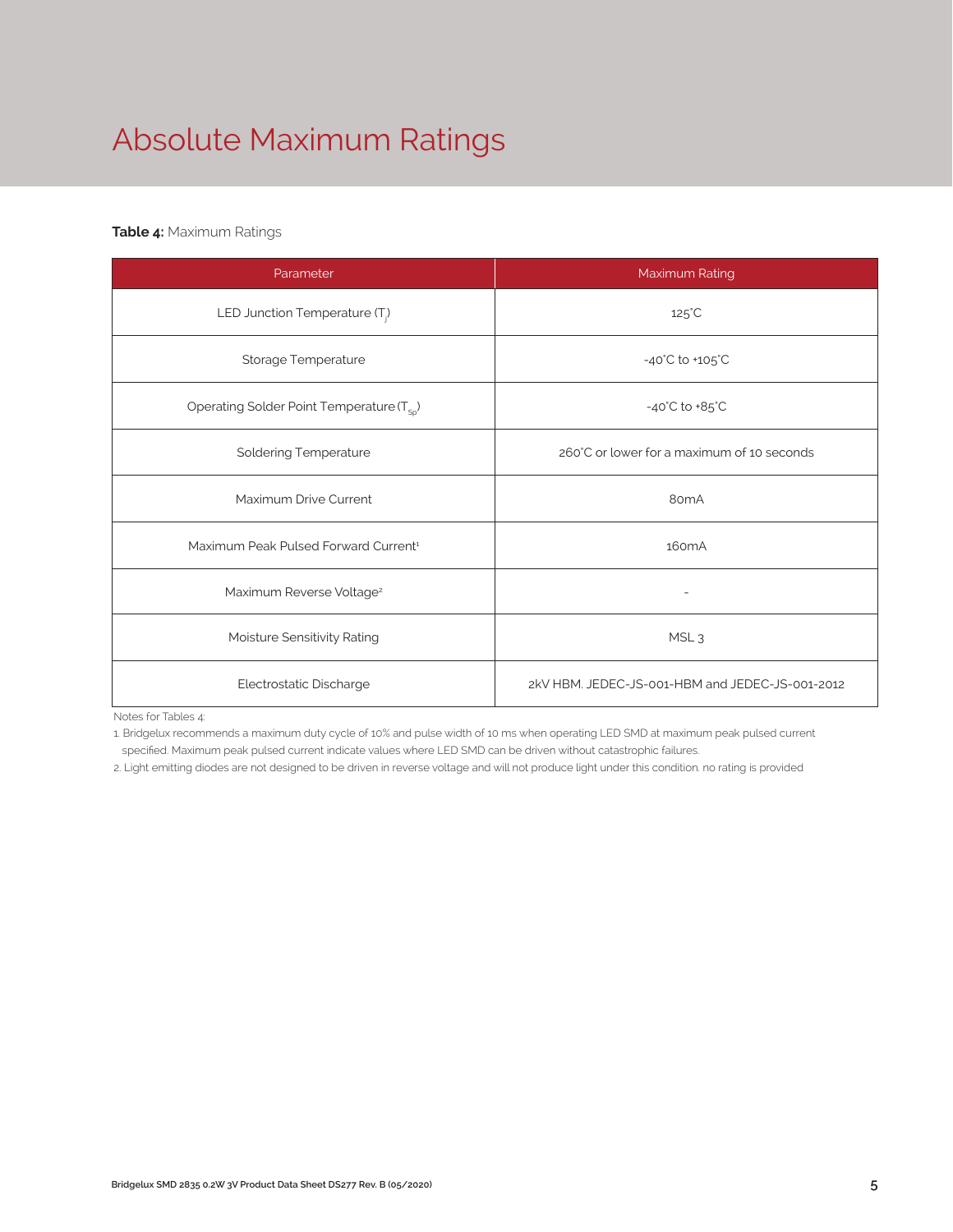# Product Bin Definitions

Table 5 lists the standard photometric luminous flux bins for Bridgelux SMD 2835 LEDs. Although several bins are listed, product availability in a particular bin varies by production run and by product performance. Not all bins are available in all CCTs.

|                 |         | <b>September 2019</b> |             |              |
|-----------------|---------|-----------------------|-------------|--------------|
| <b>Bin Code</b> | Minimum | <b>Maximum</b>        | <b>Unit</b> | Condition    |
| 18              | 18      | 20                    |             |              |
| 19              | 20      | 22                    |             |              |
| 1A              | 22      | 24                    |             |              |
| 1B              | 24      | 26                    | lm          | $I_F = 60mA$ |
| 1C              | 26      | 28                    |             |              |
| 1D              | 28      | 30                    |             |              |
| 1E              | 30      | 32                    |             |              |

### **Table 5:** Luminous Flux Bin Definitions at 60mA, T<sub>sp</sub>=25°C

Note for Tables 5:

1. Bridgelux maintains a tolerance of ±7.5% on luminous flux measurements.

| <b>Table 6:</b> Forward Voltage Bin Definition at 60mA, T <sub>sp</sub> =25°C |  |  |  |  |
|-------------------------------------------------------------------------------|--|--|--|--|
|-------------------------------------------------------------------------------|--|--|--|--|

| <b>Bin Code</b> | Minimum | <b>Maximum</b> | <b>Unit</b> | <b>Condition</b> |  |  |
|-----------------|---------|----------------|-------------|------------------|--|--|
|                 | 2.8     | 2.9            |             |                  |  |  |
| В               | 2.9     | 3.0            |             |                  |  |  |
|                 | 3.0     | 3.1            |             | $I_c = 60mA$     |  |  |
|                 | 3.1     | 3.2            |             |                  |  |  |
|                 | 3.2     | 3.3            |             |                  |  |  |
|                 | 3.3     | 3.4            |             |                  |  |  |

Note for Tables 6:

1. Bridgelux maintains a tolerance of ± 0.1V on forward voltage measurements.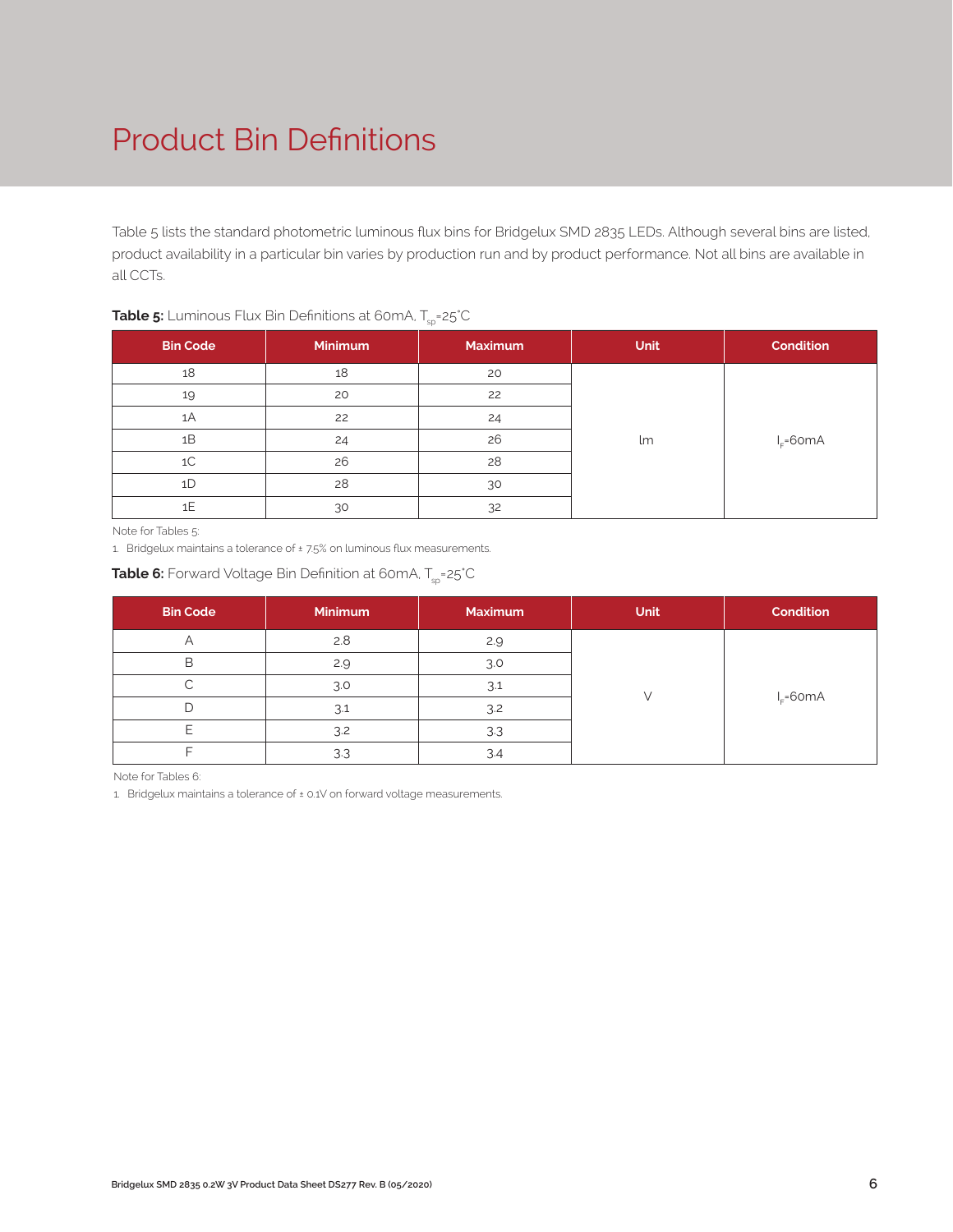### Product Bin Definitions

| <b>CCT</b> |                    |        | <b>Center Point</b> |                   | <b>Minor Axis</b> | <b>Ellipse</b>        | <b>Color Bin</b> |  |
|------------|--------------------|--------|---------------------|-------------------|-------------------|-----------------------|------------------|--|
|            | <b>Color Space</b> | X.     | Y                   | <b>Major Axis</b> |                   | <b>Rotation Angle</b> |                  |  |
|            | 3 SDCM             | 0.5018 | 0.4153              | 0.00863           | 0.00398           | 19.27                 | $\mathbf{1}$     |  |
| 2200K      | 5 SDCM             | 0.5018 | 0.4153              | 0.01438           | 0.00663           | 19.27                 | 1/A/B/C/D        |  |
|            | 3 SDCM             | 0.4578 | 0.4101              | 0.00810           | 0.00420           | 53.70                 | $\mathbf{1}$     |  |
| 2700K      | 5 SDCM             | 0.4578 | 0.4101              | 0.01350           | 0.00700           | 53.70                 | 1/A/B/C/D        |  |
|            | 3 SDCM             | 0.4338 | 0.4030              | 0.00834           | 0.00408           | 53.22                 | $\mathbf{1}$     |  |
| 3000K      | 5 SDCM             | 0.4338 | 0.4030              | 0.01390           | 0.00680           | 53.22                 | 1/A/B/C/D        |  |
|            | 3 SDCM             | 0.4073 | 0.3917              | 0.00927           | 0.00414           | 54.00                 | $\mathbf{1}$     |  |
| 3500K      | 5 SDCM             | 0.4073 | 0.3917              | 0.01545           | 0.00690           | 54.00                 | 1/A/B/C/D        |  |
|            | 3 SDCM             | 0.3818 | 0.3797              | 0.00939           | 0.00402           | 53.72                 | $\mathbf{1}$     |  |
| 4000K      | 5 SDCM             | 0.3818 | 0.3797              | 0.01565           | 0.00670           | 53.72                 | 1/A/B/C/D        |  |
|            | 3 SDCM             | 0.3447 | 0.3553              | 0.00822           | 0.00354           | 59.62                 | $\mathbf{1}$     |  |
| 5000K      | 5 SDCM             | 0.3447 | 0.3553              | 0.01370           | 0.00590           | 59.62                 | 1/A/B/C/D        |  |
|            | 3 SDCM             | 0.3287 | 0.3417              | 0.00746           | 0.00320           | 59.09                 | $\mathbf 1$      |  |
| 5700K      | 5 SDCM             | 0.3287 | 0.3417              | 0.01243           | 0.00533           | 59.09                 | 1/A/B/C/D        |  |
|            | 3 SDCM             | 0.3123 | 0.3282              | 0.00669           | 0.00285           | 58.57                 | $\mathbf{1}$     |  |
| 6500K      | 5 SDCM             | 0.3123 | 0.3282              | 0.01115           | 0.00475           | 58.57                 | 1/A/B/C/D        |  |

| Point   | 2200K  |        | 2700K       |        | 3000K  |              | 3500K  |        | 4000K       |        | 5000K       |        | 5700K  |        | 6500K  |             |
|---------|--------|--------|-------------|--------|--------|--------------|--------|--------|-------------|--------|-------------|--------|--------|--------|--------|-------------|
|         | x      | Y      | $\mathbf x$ | У      | x      | $\mathbf{v}$ | x      | y      | $\mathbf x$ | y      | $\mathbf x$ | v      | x      | У      | X.     | $\mathbf v$ |
|         | 0.5135 | 0.4220 | 0.4645      | 0.4216 | 0.4398 | 0.4149       | 0.4129 | 0.4047 | 0.3859      | 0.3921 | 0.3460      | 0.3658 | 0.3290 | 0.3504 | 0.3119 | 0.3353      |
| V-up    | 0.5089 | 0.4193 | 0.4618      | 0.4170 | 0.4374 | 0.4101       | 0.4107 | 0.3995 | 0.3842      | 0.3872 | 0.3455      | 0.3616 | 0.3289 | 0.3469 | 0.3120 | 0.3325      |
|         | 0.4907 | 0.4082 | 0.4489      | 0.4081 | 0.4245 | 0.3997       | 0.3972 | 0.3867 | 0.3714      | 0.3733 | 0.3361      | 0.3484 | 0.3210 | 0.3367 | 0.3052 | 0.3213      |
| V-down  | 0.4952 | 0.4110 | 0.4524      | 0.4089 | 0.4282 | 0.4010       | 0.4012 | 0.3887 | 0.3755      | 0.3758 | 0.3396      | 0.3515 | 0.3241 | 0.3387 | 0.3081 | 0.3240      |
|         | 0.4929 | 0.4182 | 0.4518      | 0.3985 | 0.4286 | 0.3912       | 0.4031 | 0.3792 | 0.3792      | 0.3680 | 0.3442      | 0.3455 | 0.3292 | 0.3337 | 0.3137 | 0.3221      |
| H-left  | 0.4964 | 0.4170 | 0.4542      | 0.4031 | 0.4307 | 0.3959       | 0.4048 | 0.3842 | 0.3802      | 0.3727 | 0.3444      | 0.3494 | 0.3290 | 0.3369 | 0.3131 | 0.3245      |
|         | 0.5110 | 0.4126 | 0.4668      | 0.4123 | 0.4431 | 0.4063       | 0.4174 | 0.3966 | 0.3922      | 0.3862 | 0.3531      | 0.3611 | 0.3366 | 0.3488 | 0.3194 | 0.3352      |
| H-right | 0.5074 | 0.4137 | 0.4632      | 0.4114 | 0.4394 | 0.4050       | 0.4134 | 0.3946 | 0.3881      | 0.3836 | 0.3498      | 0.3591 | 0.3334 | 0.3459 | 0.3165 | 0.3324      |
| Center  | 0.5018 | 0.4153 | 0.4578      | 0.4101 | 0.4338 | 0.4030       | 0.4073 | 0.3917 | 0.3818      | 0.3797 | 0.3447      | 0.3553 | 0.3287 | 0.3417 | 0.3123 | 0.3282      |

Notes for Tables 7:

1. Color binning at  $T_{\rm sp}$ =25°C unless otherwise specified

2. Bridgelux maintains a tolerance of ± 0.007 on x and y color coordinates in the CIE 1931 color space.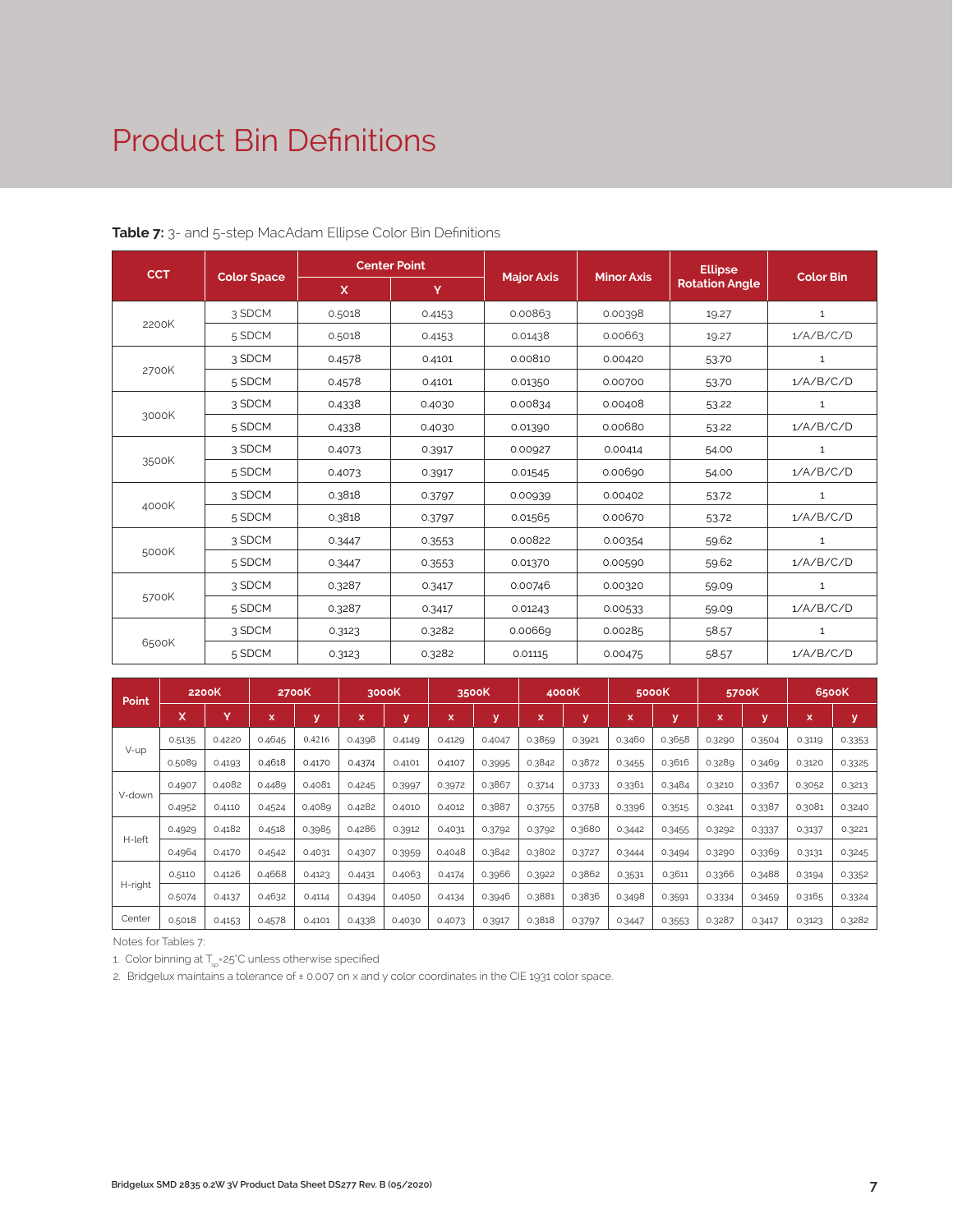### Product Bin Definitions







**1**

**D**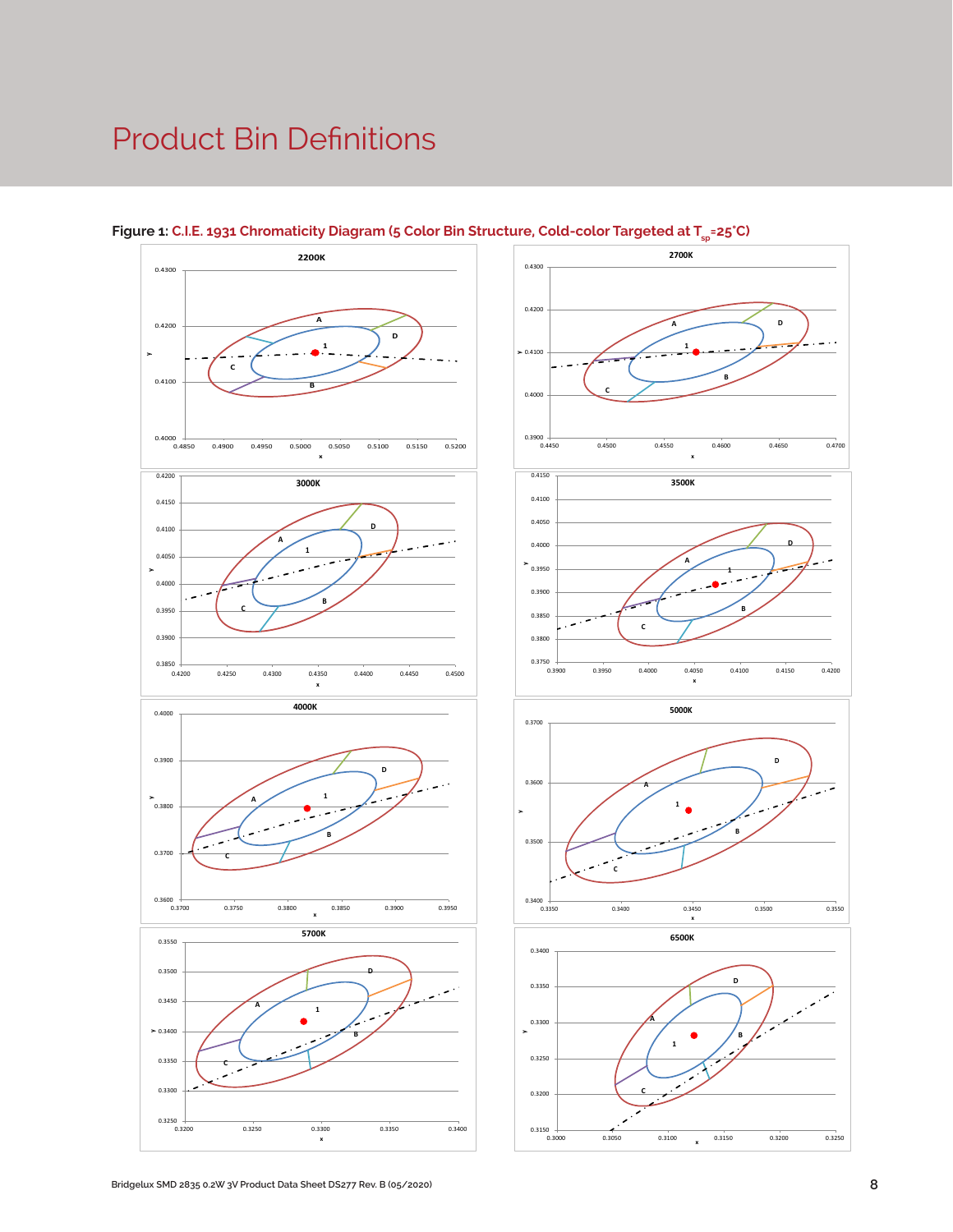### Performance Curves

### Figure 2: Drive Current vs. Voltage (T<sub>SD</sub>=25°C)



Figure 3: Typical Relative Luminous Flux vs. Drive Current (T<sub>sp</sub>=25°C)



Note for Figure 3:

1. Bridgelux does not recommend driving low power LEDs at low currents. Doing so may produce unpredictable results. Pulse width modulation (PWM) is recommended for dimming effects.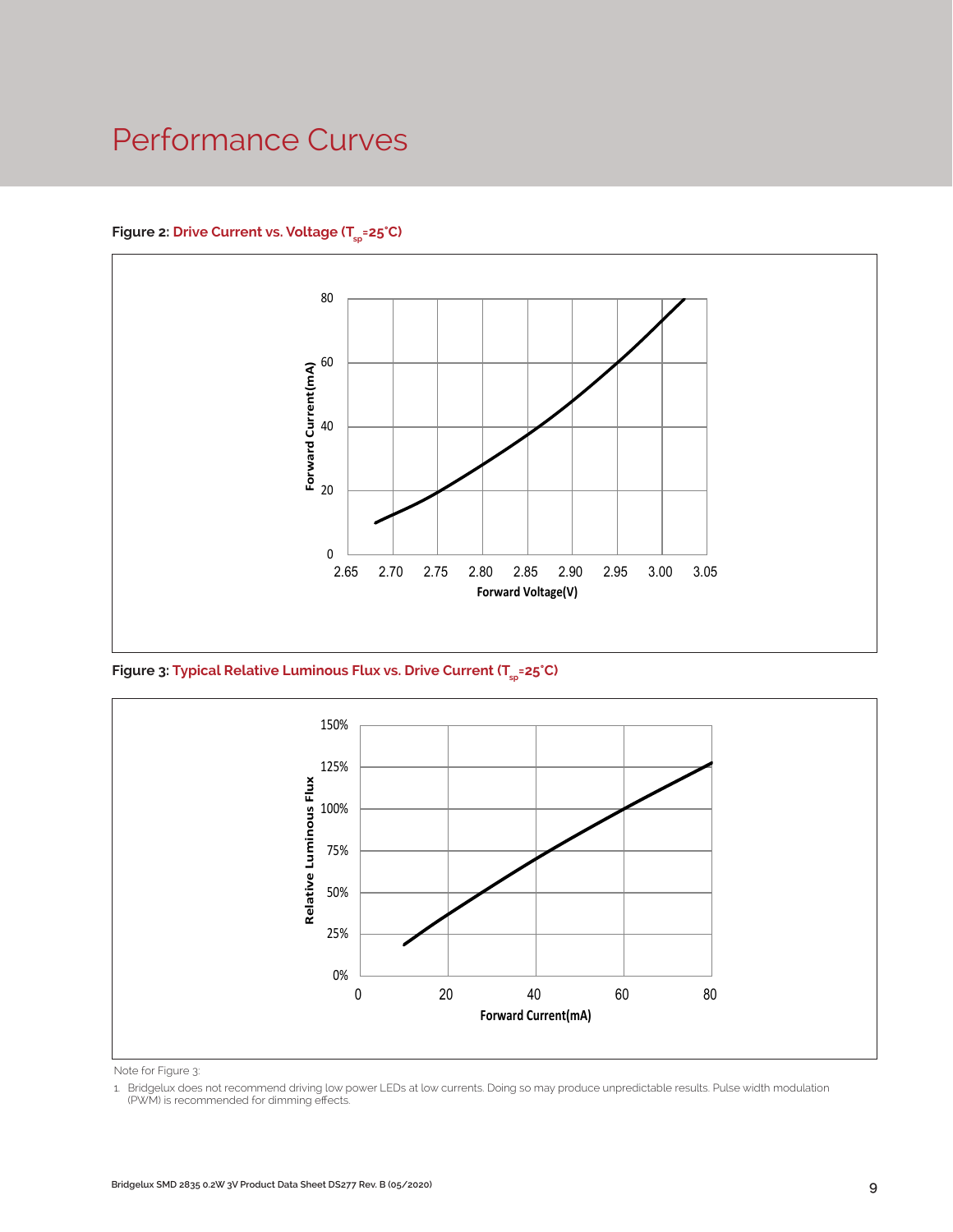### Performance Curves



### **Figure 4: Typical Relative Flux vs. Solder Point Temperature**

**Figure 5: Typical ccx Shift vs. Solder Point Temperature**



Notes for Figures 4 & 5:

4. For other color SKUs, the shift in color will vary. Please contact your Bridgelux Sales Representative for more information.

<sup>1.</sup> Characteristics shown for warm white based on 3000K and 80 CRI

<sup>2.</sup> Characteristics shown for neutral white based on 4000K and 80 CRI.

<sup>3.</sup> Characteristics shown for cool white based on 5000K and 80 CRI.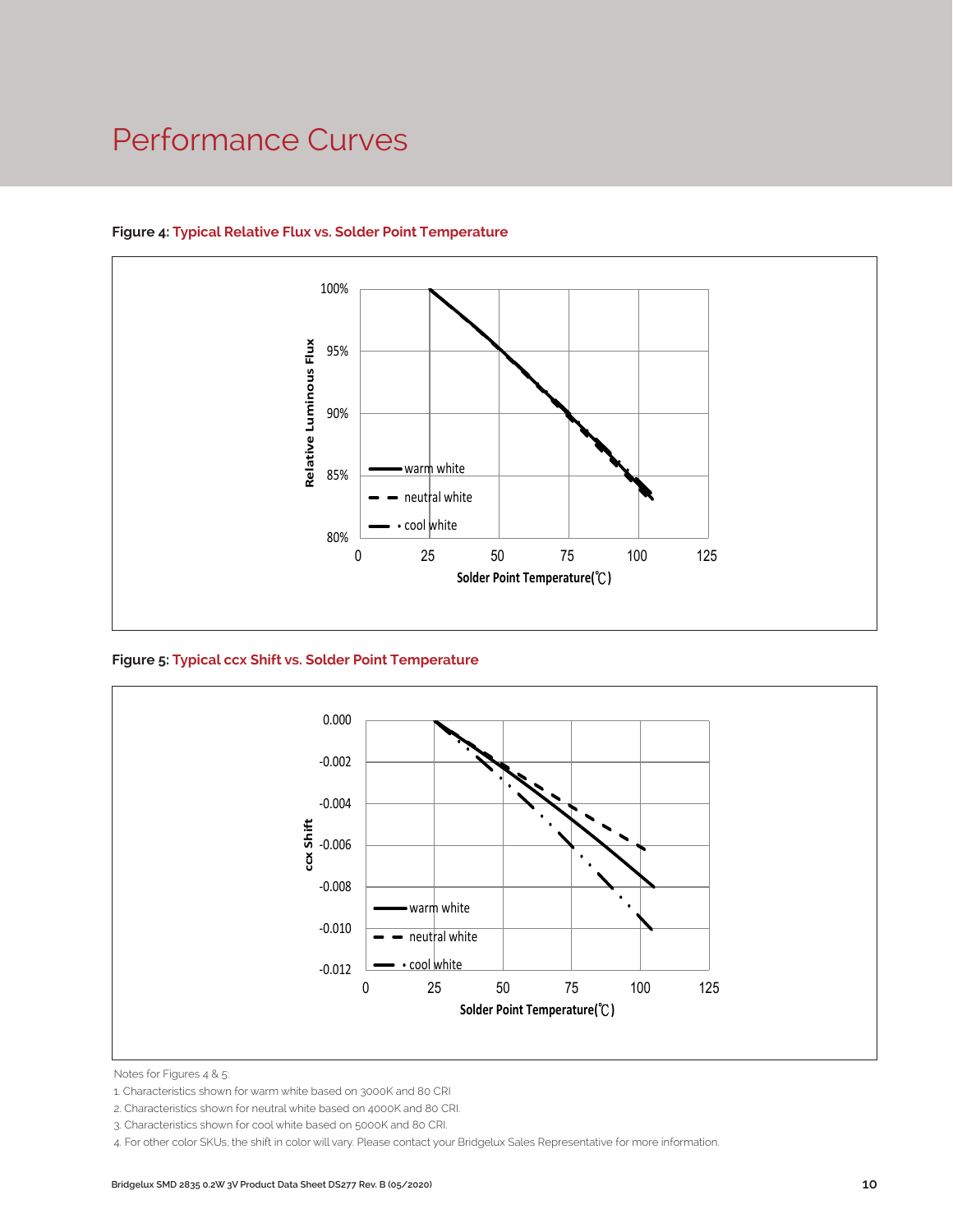### Performance Curves



### **Figure 6: Typical ccy Shift vs. Solder Point Temperature**

Notes for Figure 6:

1. Characteristics shown for warm white based on 3000K and 80 CRI

2. Characteristics shown for neutral white based on 4000K and 80 CRI.

3. Characteristics shown for cool white based on 5000K and 80 CRI.

CRI<br>10 CRI.<br>your Bridgelux Sales Representative for more information<br>and the sales of the Sales Representative for more information<br>of the Sales Sales Representative for more information<br>of the Sales Sales Representative f 4. For other color SKUs, the shift in color will vary. Please contact your Bridgelux Sales Representative for more information.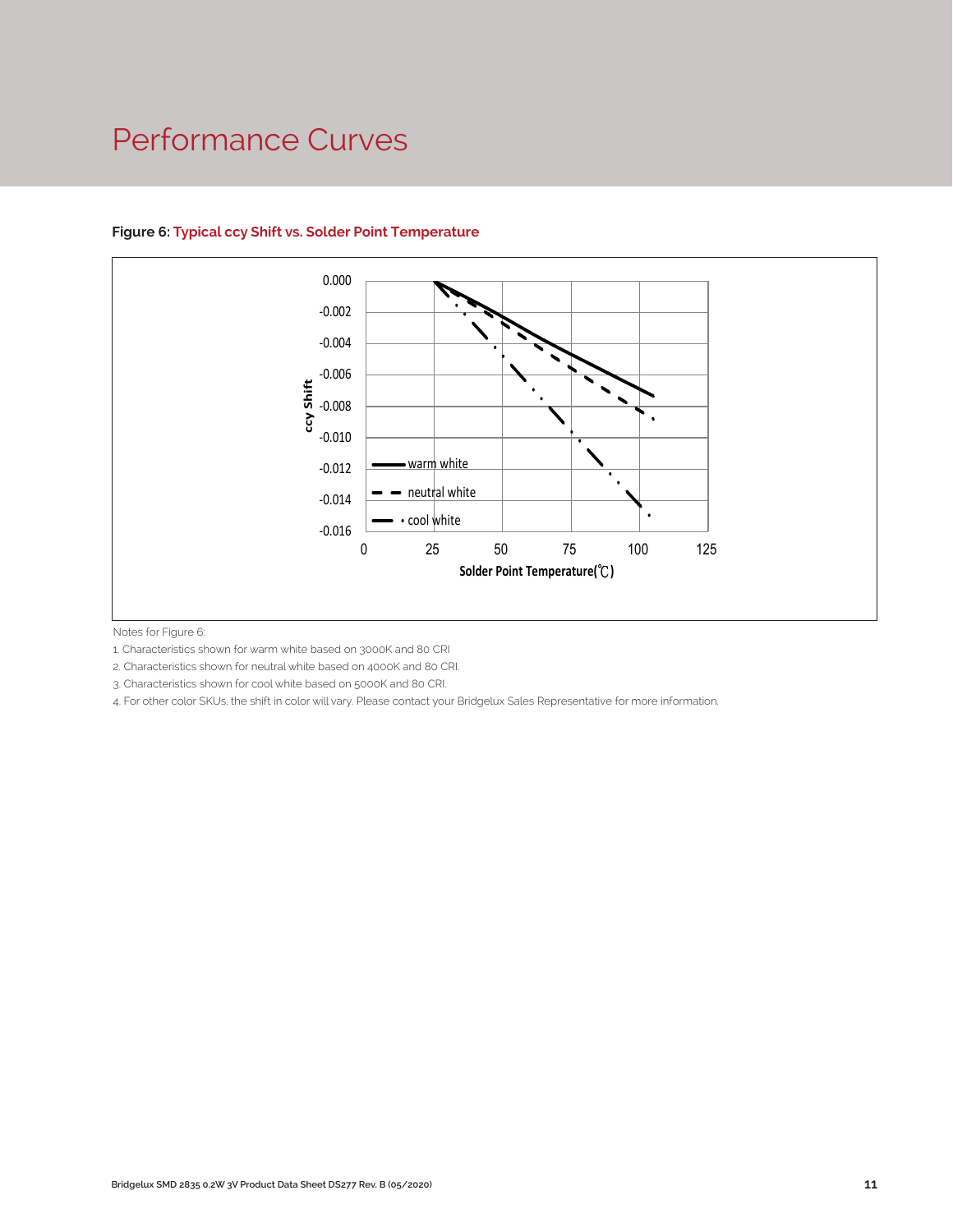### Typical Radiation Pattern



### Figure 7: Typical Spatial Radiation Pattern at 60mA, T<sub>er</sub>=25°C

Notes for Figure 7:

1. Typical viewing angle is 120°. .

2. The viewing angle is defined as the off axis angle from the centerline where luminous intensity (Iv) is ½ of the peak value.

### Figure 8: Typical Polar Radiation Pattern at 60mA, T<sub>sp</sub>=25°C

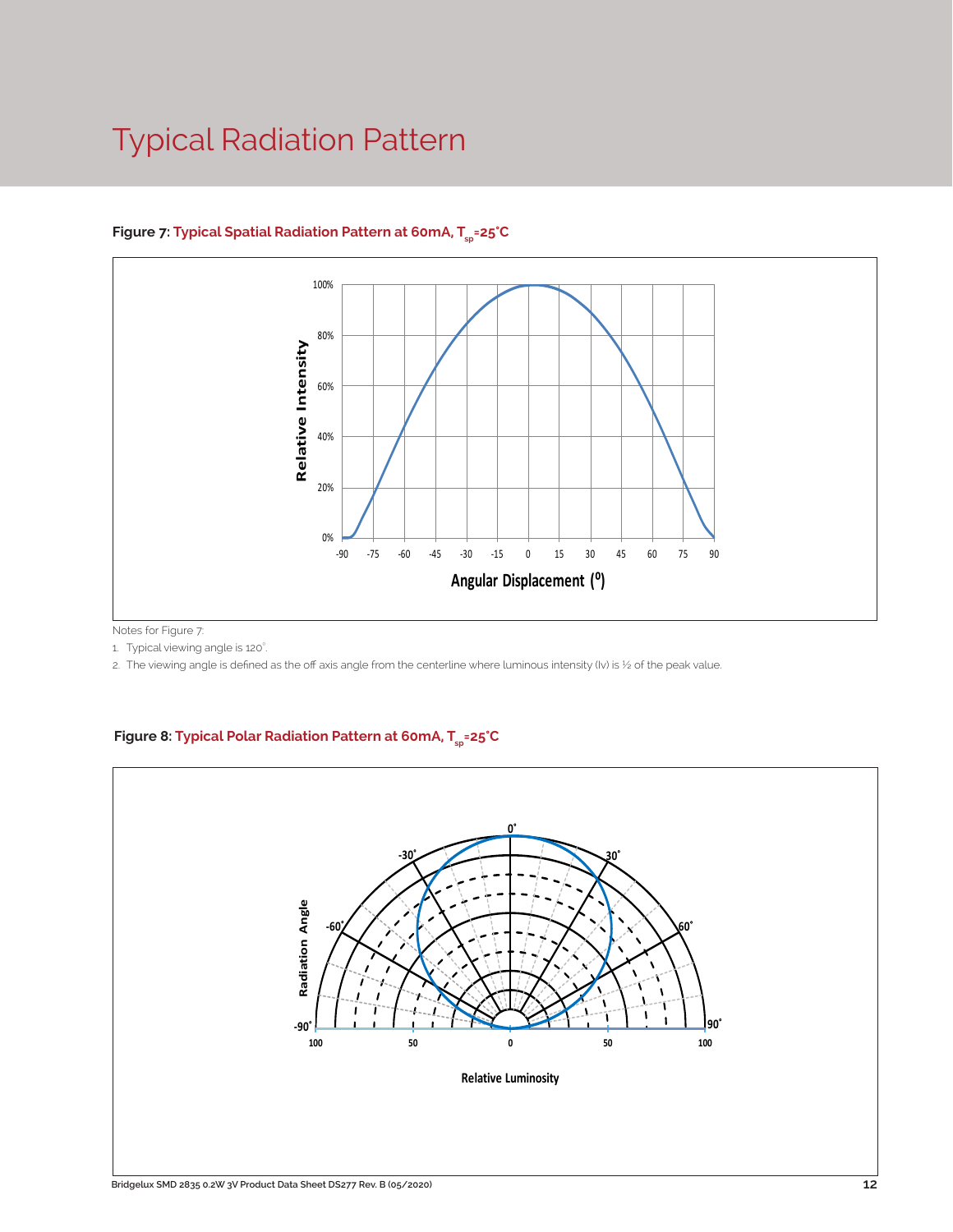# Typical Color Spectrum

### **Figure 9: Typical Color Spectrum**



Notes for Figure 9:

1. Color spectra measured at nominal current for Tsp = 25°C

2. Color spectra shown for 80 CRI products.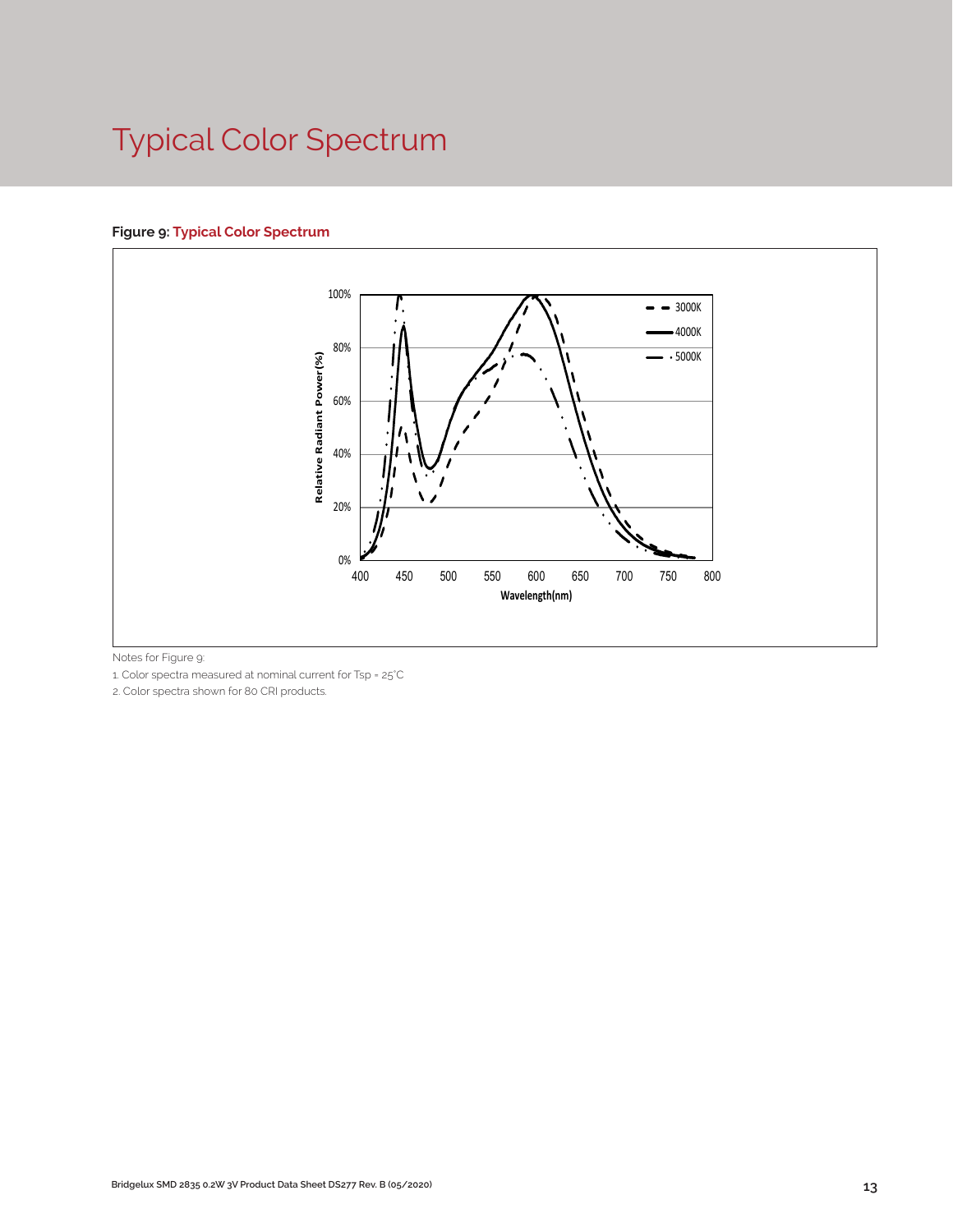### Mechanical Dimensions

#### **Figure 10: Drawing for SMD 2835**



Notes for Figure 10:

1. Drawings are not to scale.

2. Drawing dimensions are in millimeters.

3. Unless otherwise specified, tolerances are ± 0.10mm.

### Recommended PCB Soldering Pad Pattern

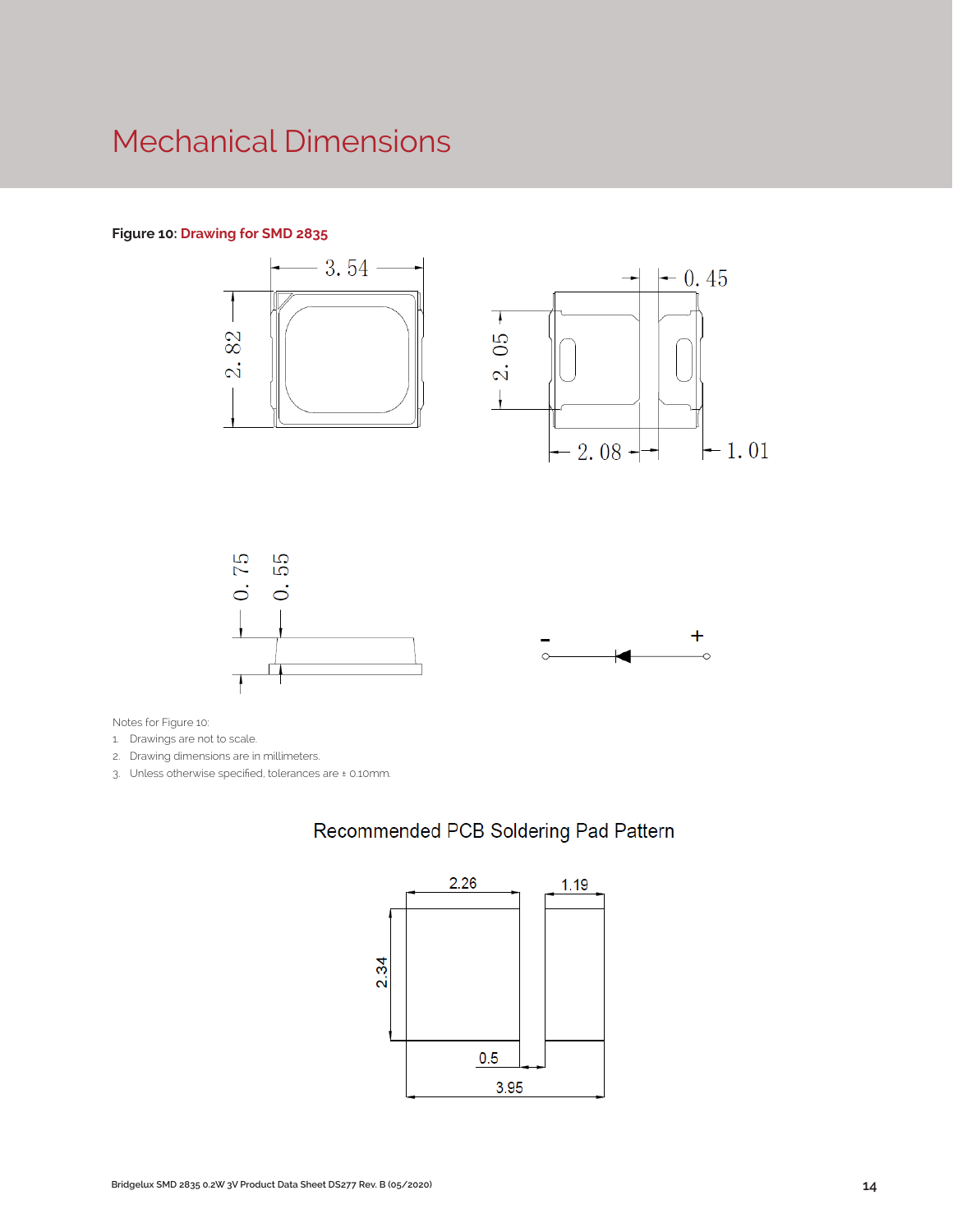# Reliability

#### **Table 8:** Reliability Test Items and Conditions

| No.            | <b>Items</b>                        | <b>Reference</b><br><b>Standard</b>  | <b>Test Conditions</b>                                                                                 | <b>Drive</b><br><b>Current</b> | <b>Test Duration</b> | <b>Units</b><br>Failed/Tested |
|----------------|-------------------------------------|--------------------------------------|--------------------------------------------------------------------------------------------------------|--------------------------------|----------------------|-------------------------------|
| 1              | Moisture/Reflow Sensitivity         | J-STD-020E                           | $T_{\text{cld}}$ = 260°C, 10sec,<br>Precondition: 60°C, 60%RH, 168hr                                   | $\sim$                         | 3 reflows            | 0/22                          |
| $\overline{c}$ | Low Temperature Storage             | JESD22-A119                          | $T_a = -40^{\circ}C$                                                                                   | $\bar{a}$                      | 1000 hours           | 0/22                          |
| 3              | High Temperature Storage            | JESD22-A103D                         | $T_a = 100^{\circ}$ C                                                                                  | $\sim$                         | 1000 hours           | 0/22                          |
| 4              | Low Temperature Operating Life      | JESD22-A108D<br>$T_s = -40^{\circ}C$ |                                                                                                        | 60 <sub>m</sub> A              | 1000 hours           | 0/22                          |
| 5              | Temperature Humidity Operating Life | JESD22-A101C                         | $T_{SD} = 85^{\circ}$ C, RH=85%                                                                        | 60 <sub>m</sub> A              | 1000 hours           | 0/22                          |
| 6              | High Temperature Operating Life     | JESD22-A108D                         | $T_{sn} = 85^{\circ}C$                                                                                 | 80 <sub>m</sub> A              | 1000 hours           | 0/22                          |
| $\overline{7}$ | Power switching                     | IEC62717:2014                        | $T_{\rm SD} = 85^{\circ}C$<br>30 sec on, 30 sec off                                                    | 80mA                           | 30000 cycles         | 0/22                          |
| 8              | <b>Thermal Shock</b>                | JESD22-A106B                         | $T_a = -40^{\circ}C - 100^{\circ}C$ ;<br>Dwell: 15min; Transfer: 10sec                                 | $\sim$                         | 200 cycles           | 0/22                          |
| 9              | Temperature Cycle                   | JESD22-A104E                         | $T_a = -40^{\circ}C - 100^{\circ}C$ ;<br>Dwell at extreme temperature: 15min;<br>Ramp rate < 105°C/min |                                | 200 cycles           | 0/22                          |
| 10             | Electrostatic Discharge             | JS-001-2012                          | HBM, $2KV$ , $1.5k\Omega$ , 100pF,<br>Alternately positive or negative                                 | $\overline{\phantom{a}}$       |                      | 0/22                          |

### Passing Criteria

| <b>Item</b>                          | <b>Symbol</b> | <b>Test Condition</b> | <b>Passing Criteria</b> |
|--------------------------------------|---------------|-----------------------|-------------------------|
| Forward Voltage                      |               | 60 <sub>m</sub> A     | ΔVf<10%                 |
| Luminous Flux                        | ۲v            | 60 <sub>m</sub> A     | ΔFν<30%                 |
| <b>Chromaticity Coordinates</b><br>. | (x, y)        | 60 <sub>m</sub> A     | Δu'v'<0.007             |

Notes for Tables 8:

1. Measurements are performed after allowing the LEDs to return to room temperature

2.  $T_{\scriptscriptstyle \rm std}$  : reflow soldering temperature;  $T_{\scriptscriptstyle \rm a}$  : ambient temperature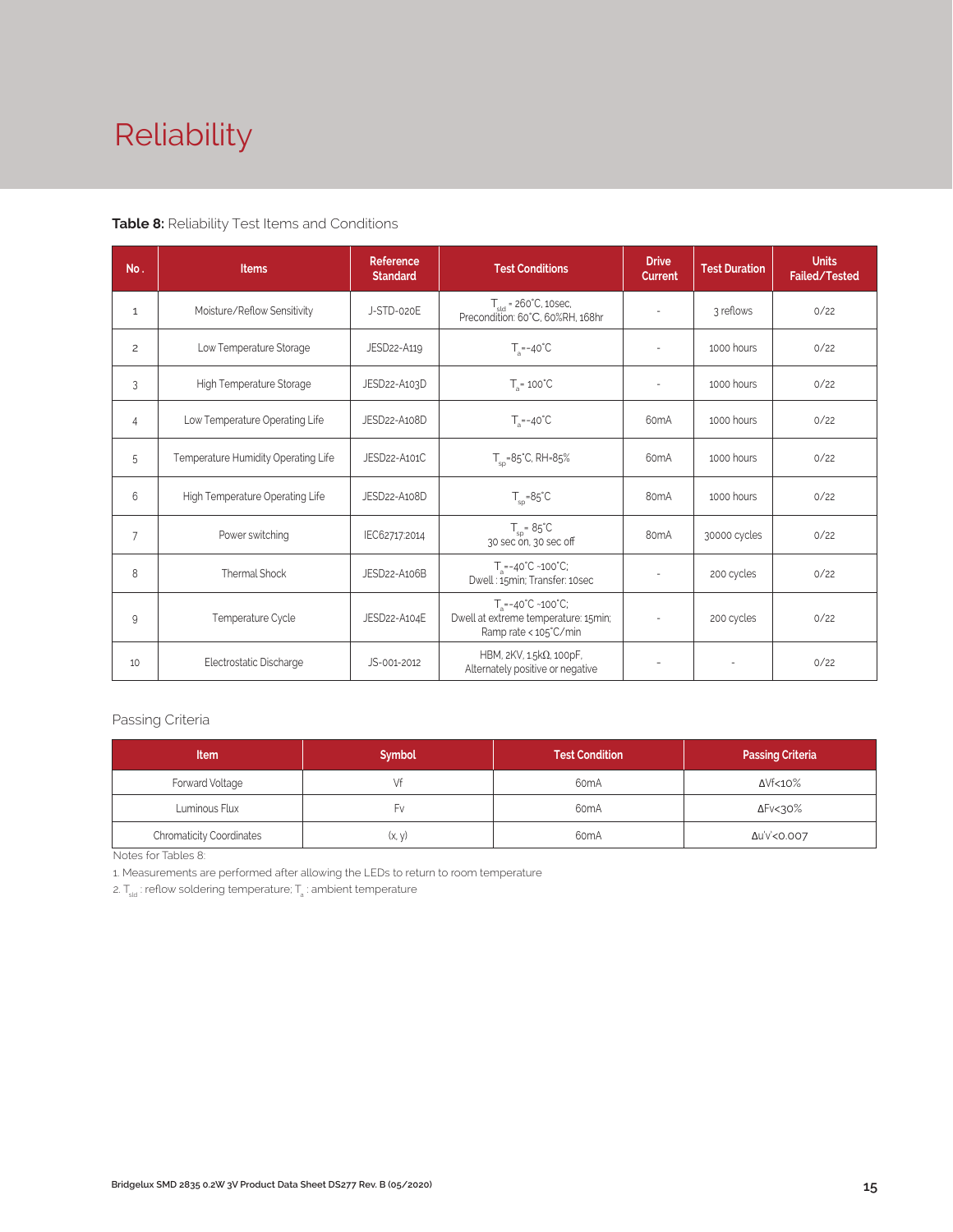### Reflow Characteristics

### **Figure 11 : Reflow Profile**



| <b>Profile Feature</b>                                                 | <b>Lead Free Assembly</b> |  |
|------------------------------------------------------------------------|---------------------------|--|
| Temperature Min. (Ts_min)                                              | $160^{\circ}$ C           |  |
| Temperature Max. (Ts_max)                                              | $205^{\circ}C$            |  |
| Time (ts) from Ts_min to Ts_max                                        | 60-150 seconds            |  |
| Ramp-Up Rate (TL to Tp)                                                | 3 °C/second               |  |
| Liquidus Temperature (TL)                                              | 220 °C                    |  |
| Time (TL) Maintained Above TL                                          | 60-150 seconds            |  |
| Peak Temp(Tp)                                                          | 260 °C max.               |  |
| Time (Tp) Within 5 °C of the Specified Classification Temperature (Tc) | 25 seconds max.           |  |
| Ramp-Down Rate (Tp to TL)                                              | 5 °C/second max.          |  |
| Time 25 °C to Peak Temperature                                         | 10 minutes max.           |  |

#### **Figure 12 : Pick and Place**



Note for Figure 12:

1. When using a pick and place machine, choose a nozzle that has a larger diameter than the LED's emitting surface. Using a Pick-and-Place nozzle with a smaller diameter than the size of the LEDs emitting surface will cause damage and may also cause the LED to not illuminate.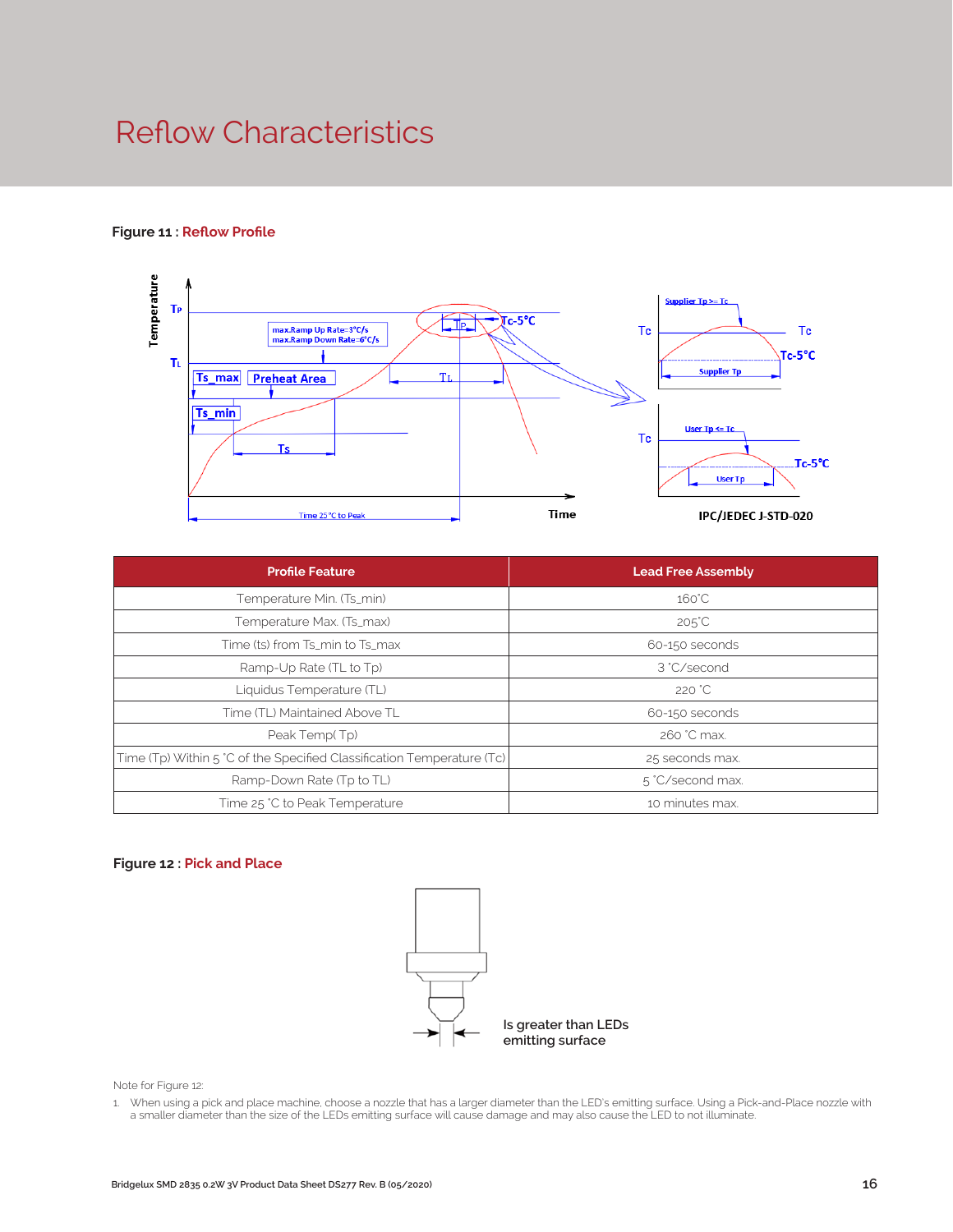### Packaging

#### **Figure 13: Emitter Reel Drawings**



Note for Figure 13:

1. Drawings are not to scale. Drawing dimensions are in millimeters.

### **Figure 14: Emitter Tape Drawings**





Note for Figure 14:

1. Drawings are not to scale. Drawing dimensions are in millimeters.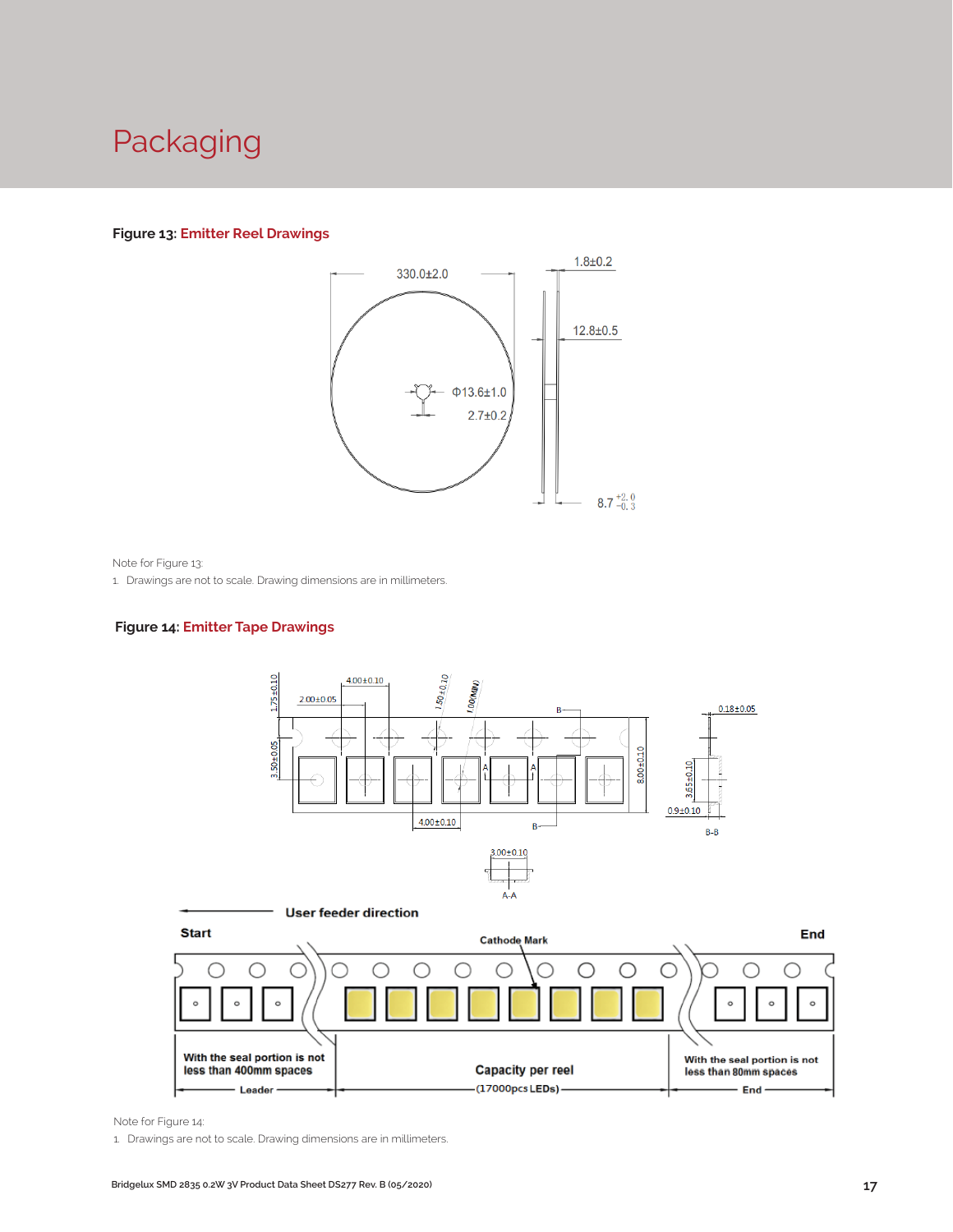# Packaging



### **Figure 15: Emitter Reel Packaging Drawings**

Note for Figure 15:

1. Drawings are not to scale.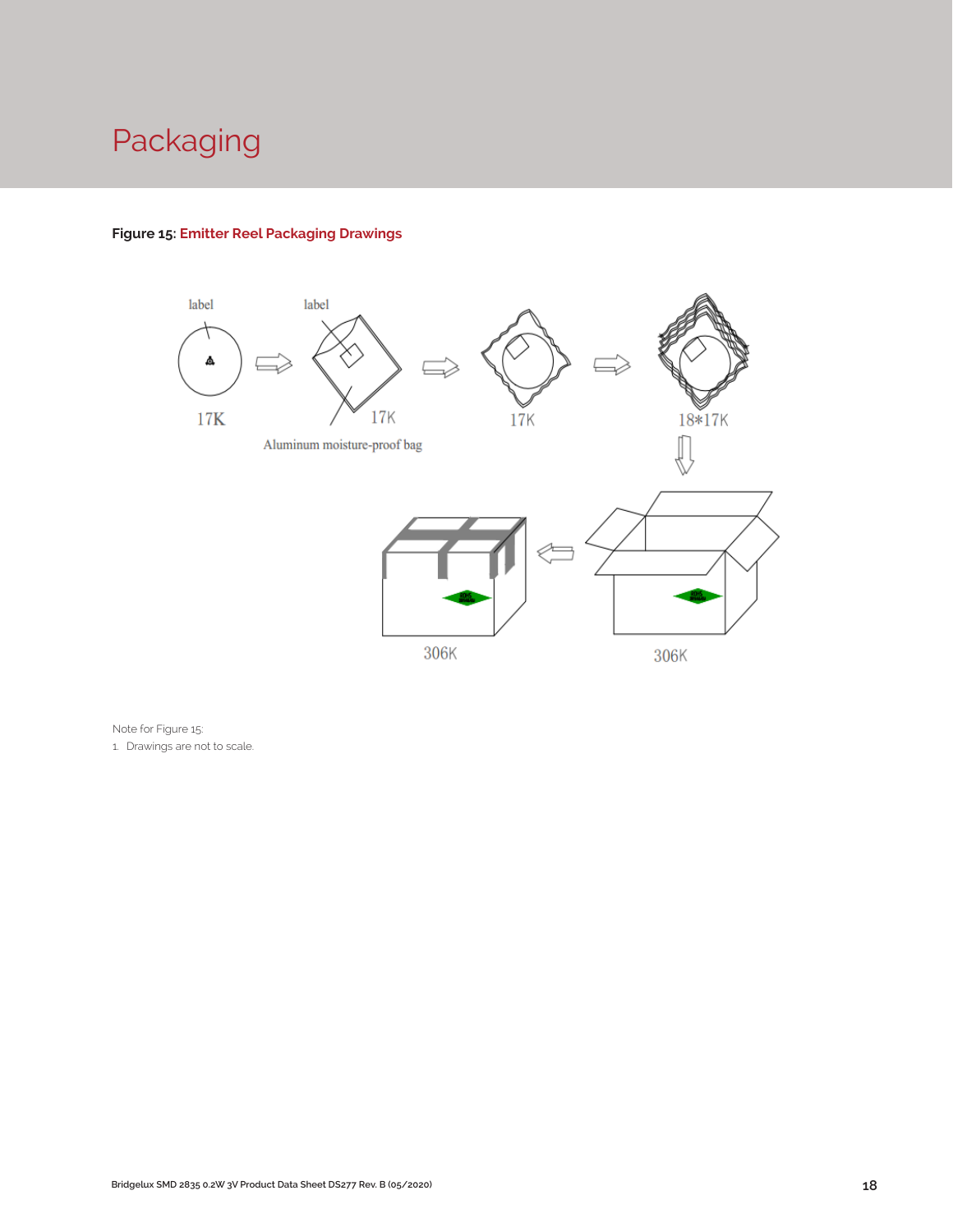# Design Resources

Please contact your Bridgelux sales representative for assistance.

### **Precautions**

#### **CAUTION: CHEMICAL EXPOSURE HAZARD**

Exposure to some chemicals commonly used in luminaire manufacturing and assembly can cause damage to the LED emitter. Please consult Bridgelux Application Note AN51 for additional information.

#### **CAUTION: EYE SAFETY**

Eye safety classification for the use of Bridgelux SMD LED emitter is in accordance with IEC specification EN62471: Photobiological Safety of Lamps and Lamp Systems. SMD LED emitters are classified as Risk Group 1 when operated at or below the maximum drive current. Please use appropriate precautions. It is important that employees working with LEDs are trained to use them safely.

#### **CAUTION: RISK OF BURN**

Do not touch the SMD LED emitter during operation. Allow the emitter to cool for a sufficient period of time before handling. The SMD LED emitter may reach elevated temperatures such that could burn skin when touched.

### **CAUTION**

#### **CONTACT WITH LIGHT EMITTING SURFACE (LES)**

Avoid any contact with the LES. Do not touch the LES of the emitter or apply stress to the LES (yellow phosphor resin area). Contact may cause damage to the emitter

Optics and reflectors must not be mounted in contact with the LES (yellow phosphor resin area).

### Disclaimers

#### **MINOR PRODUCT CHANGE POLICY**

The rigorous qualification testing on products offered by Bridgelux provides performance assurance. Slight cosmetic changes that do not affect form, fit, or function may occur as Bridgelux continues product optimization.

#### **STANDARD TEST CONDITIONS**

Unless otherwise stated, LED emitter testing is performed at the nominal drive current.